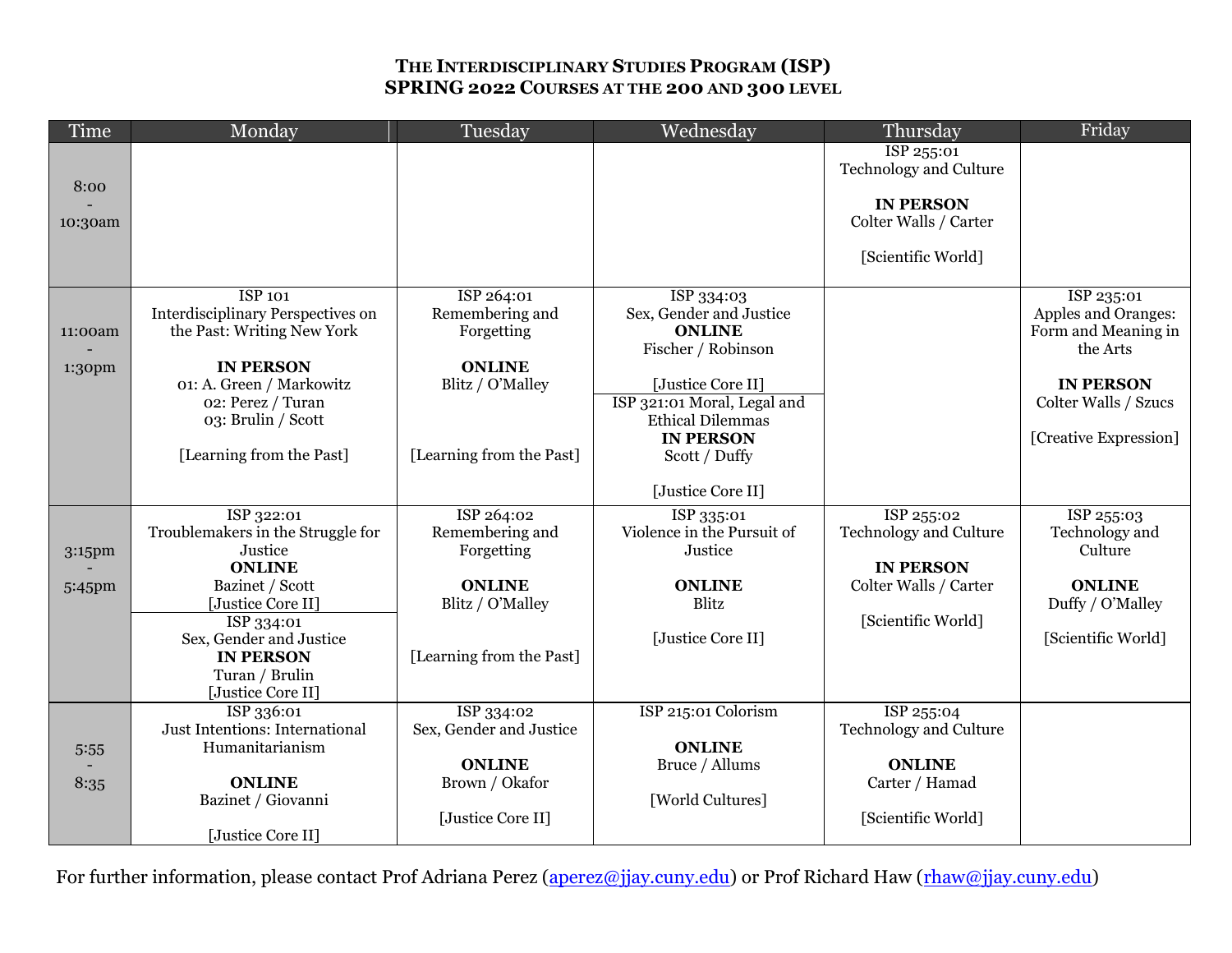| ISP 101 Interdisciplinary Perspectives on the Past: Writing New York | 01: A. Green/Markowitz 02: Perez/Turan<br>03: Brulin/Scott |
|----------------------------------------------------------------------|------------------------------------------------------------|
| Monday 11:00-1:30 IN PERSON                                          | Learning from the Past                                     |

This course will explore what it means to live, work, and study in New York's sprawling urban landscape; what it means to move through the city; how New York lives in our personal and collective thoughts, emotions and loyalties. We will read about New York in the classroom and examine the city up close on its streets, in its parks and neighborhoods, and on its subways. We will catalogue and classify, look and listen, think, surmise and scrutinize. We will write our own New York. **THIS CLASS IS REQUIRED FOR THE MINOR IN INTERDISCIPLIMARY STUDIES**

| ISP 321:01 Making Waves: Troublemakers in the Struggle for Justice | 01 Bazinet/Scott |
|--------------------------------------------------------------------|------------------|
| Monday 3:15-5:45 ONLINE SYNCHRONOUS                                | Justice Core II  |
|                                                                    |                  |

This general education course examines historical and contemporary examples of people who make waves – often at great personal risk – to achieve social, political, economic, and moral justice in America. Readings, films, and other depictions consider the motives, methods, and consequences to Americans, such as labor leaders, corporate whistleblowers, and political agitators, who stand up to powerful people and institutions to expose what they perceive as dangerous secrets and gross injustice.

| ISP 334 Sex, Gender and Justice                                    | [o1: Turan / Brulin; 02 Brown/Okafor; 03 Fischer/Robert] |
|--------------------------------------------------------------------|----------------------------------------------------------|
| Monday 3:15-5:45 IN PERSON; Tuesday 5:55-8:35 ONLINE               | Justice Core II                                          |
| <b>SYNCHRONOUS;</b> Wednesday 11:00-1:30 <b>ONLINE SYNCHRONOUS</b> |                                                          |

From ancient times to the present, changing ideas and ideals about gender and sexuality have shaped practices of justice. Drawing on the perspectives of history, social science, philosophy, theater, and/or literature, this course focuses on a single topic or theme each semester to explore the creation and enforcement of gender norms and the regulation of sexuality in a variety of Western and Non-Western societies.

| ISP 336:01 Just Intentions: International Humanitarianism | Bazinet/Giovanni |
|-----------------------------------------------------------|------------------|
| Monday 5:55-8:35 ONLINE SYNCHRONOUS                       | Justice Core II  |
| $-1$                                                      |                  |

This course examines and evaluates the relationship between international humanitarian efforts and justice. The course focuses on the moral dilemmas and unpredictable outcomes that may occur when well-intentioned people set out to improve the lives of the less fortunate. The context will be both global and interdisciplinary, stressing connections between history, social science, philosophy, and literature.

| ISP 215:01 Colorism: A Global Perspective on Colonial Violence | Bruce/Allums                 |
|----------------------------------------------------------------|------------------------------|
| Wednesday 5:55-8:35 ONLINE SYNCHRONOUS                         | Flexible Core, World Culture |

Colorism is a reality that affects all races and ethnicities around the globe. In this class we will investigate the ways colorism intersects with geography, gender, sexuality, race, and class around the world. We will look at art, fashion, law, film, employment, music, politics- and think critically about colorism as an oppressive force in the world today and identify and practice ways of addressing its harmful effects.

| ISP 264:01 and 02 Remembering and Forgetting        | <b>Blitz</b>           |
|-----------------------------------------------------|------------------------|
| Tuesday 11:00-1:30 and 3:15-5:45 ONLINE SYNCHRONOUS | <b>Justice Core II</b> |

This course examines the ways in which painful or difficult histories in the U.S. have been forgotten or remembered in memorials. Students will examine why some histories have been erased or silenced, and how these memories of our history can be placed back into our public memory.